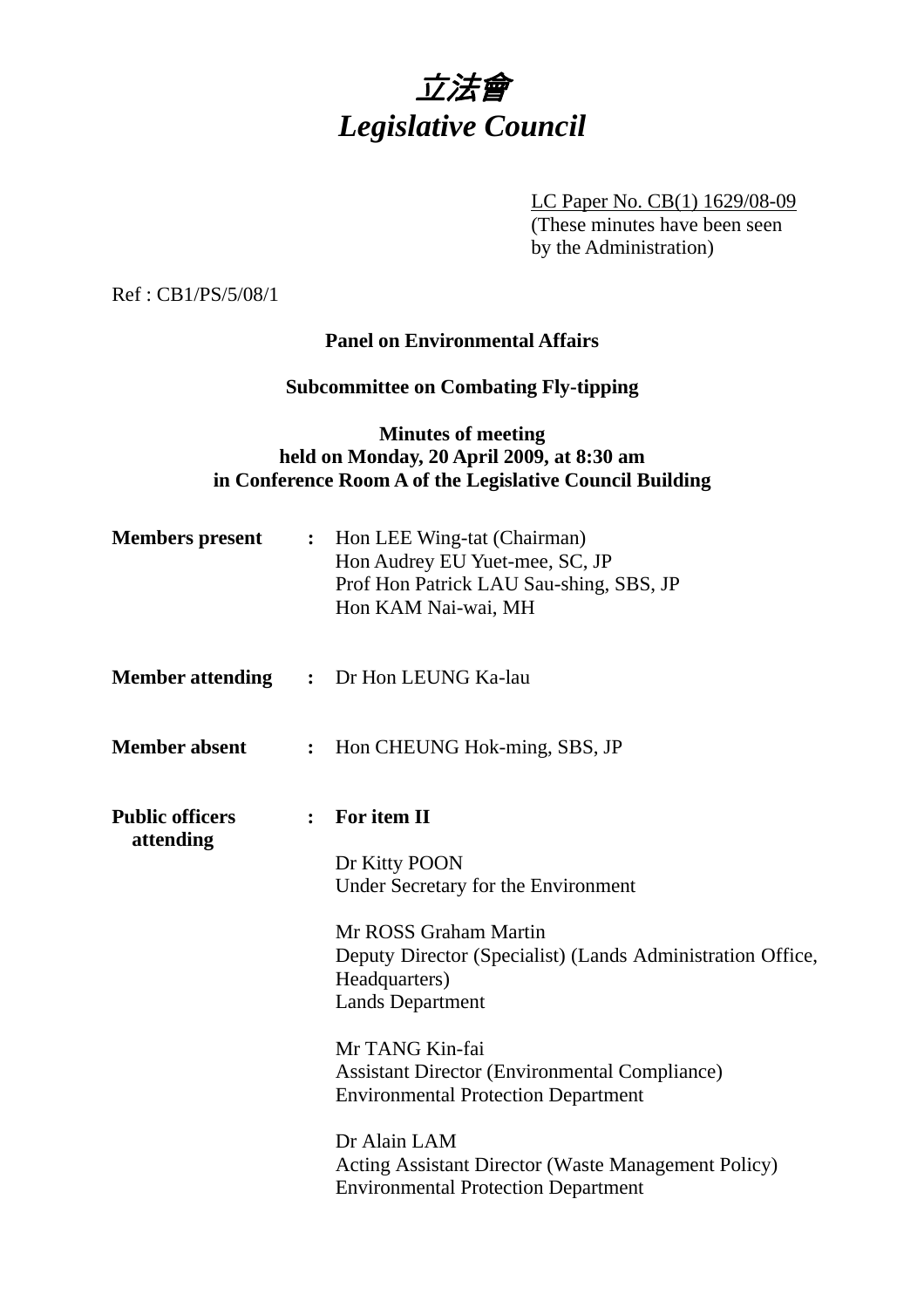|                                              | Ms Phyllis LI<br>Acting Assistant Director of Planning (Special Duties)<br><b>Planning Department</b>                                  |
|----------------------------------------------|----------------------------------------------------------------------------------------------------------------------------------------|
|                                              | Mr Kelvin CHAN<br>Chief Town Planner (Central Enforcement and<br>Prosecution)<br><b>Planning Department</b>                            |
|                                              | Mr Patrick LAI<br><b>Senior Conservation Officer (Technical Services)</b><br><b>Agriculture, Fisheries and Conservation Department</b> |
| <b>Clerk in attendance :</b> Miss Becky YU   | Chief Council Secretary (1)1                                                                                                           |
| <b>Staff in attendance : Mr Franco KWONG</b> | Council Secretary (1)1                                                                                                                 |

## **I. Confirmation of minutes**

(LC Paper No. CB(1) 1317/08-09) — Minutes of the meeting held on 9 April 2009)

The minutes of the meeting held on 9 April 2009 were confirmed.

#### **II. Meeting with the Administration**

| $(LC$ Paper No. $CB(1)$ 1319/08-09(01) — Administration's | paper<br><sub>on</sub>                 |
|-----------------------------------------------------------|----------------------------------------|
|                                                           | progress of measures to combat         |
|                                                           | land filling and fly-tipping           |
|                                                           | activities"                            |
| LC Paper No. CB(1) 1319/08-09(02)                         | — Paper on fly-tipping and land        |
|                                                           | filling activities on private land     |
|                                                           | prepared by the Legislative            |
|                                                           | <b>Council Secretariat (Background</b> |
|                                                           | brief)                                 |
|                                                           |                                        |

- 2. The Subcommittee deliberated (Index of proceedings attached at **Annex**).
- 3. The Administration was requested to
	- (a) update the summary tables pertaining to the information paper (LC Paper No.  $CB(1)$  1968/07-08(01)) provided by the Administration for the meeting of the Panel on Environmental Affairs on 30 June 2008;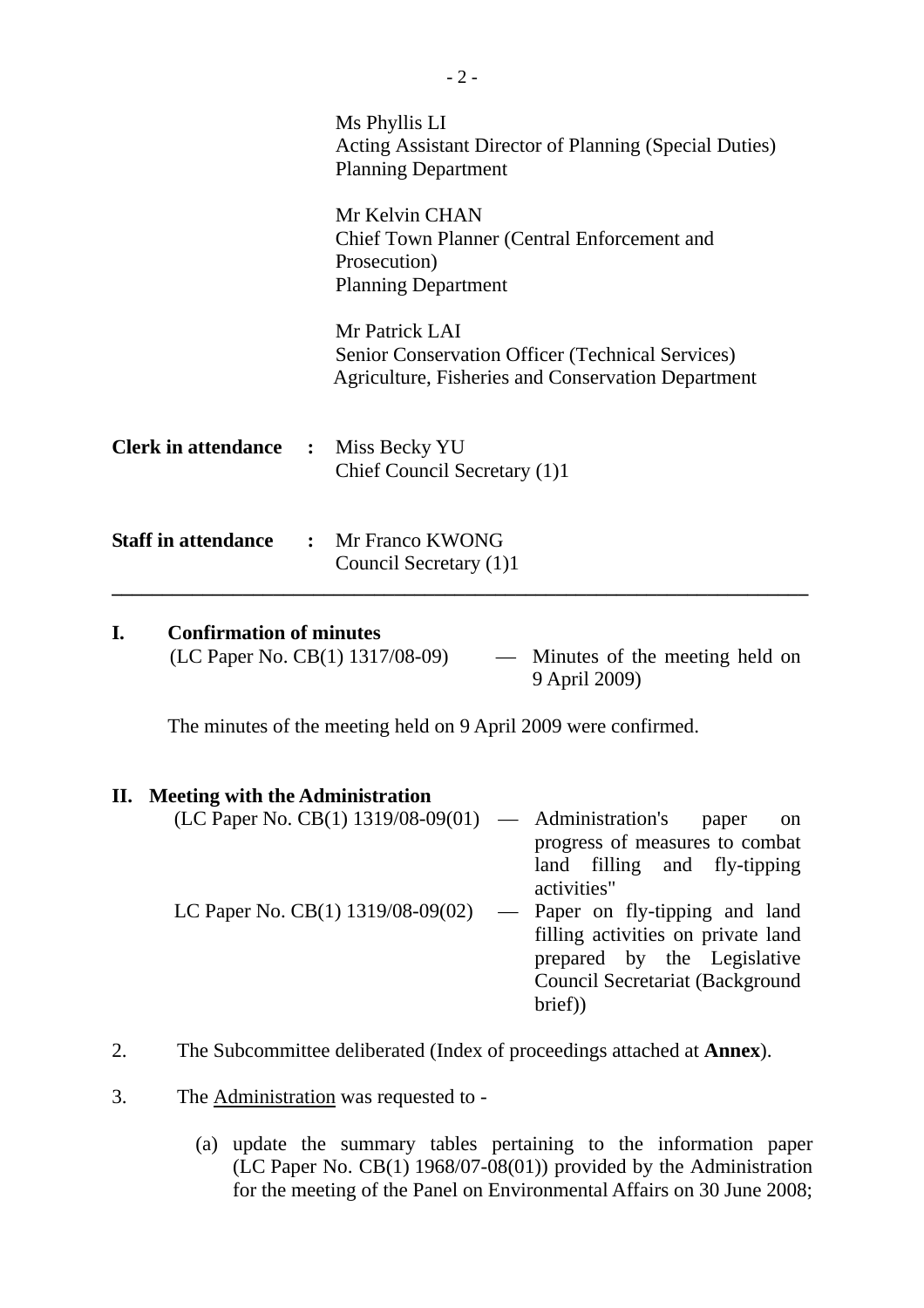- (b) consider increasing the penalty for fly-tipping or illegal land filling activities to achieve greater deterrent effect pending legislative amendments to the relevant legislation;
- (c) consider and consult the Construction Industry Council the feasibility of introducing a compulsory declaration system, particularly for small-scale demolition and renovation works, with a view to keeping track of construction and demolition (C&D) materials;
- (d) advise the time frame within which the Planning Department (Plan D) would bring some 10% of land, such as frontier closed area, which fell outside the existing Development Permission Area under control;
- (e) advise on the reinstatement actions that could be pursued by Plan D in the event of land filling activities not in compliance with the provisions of statutory plans; and
- (f) provide a flowchart on the actions to be taken by relevant Government departments upon receipt of a complaint on fly-tipping or land filling activity. To also advise the performance pledges for remedial actions taken by the departments concerned.

4. Members agreed that deputations should be invited to attend the next meeting scheduled for 7 May 2009 to express views on measures to combat fly-tipping. the Panel on Environmental Affairs had previously invited deputations' views on the same subject, the Clerk was requested to prepare a summary of views to facilitate discussion by the Subcommittee.

# **III. Any other business**

5. There being no other business, the meeting ended at 9:49 am.

Council Business Division 1 Legislative Council Secretariat 19 May 2009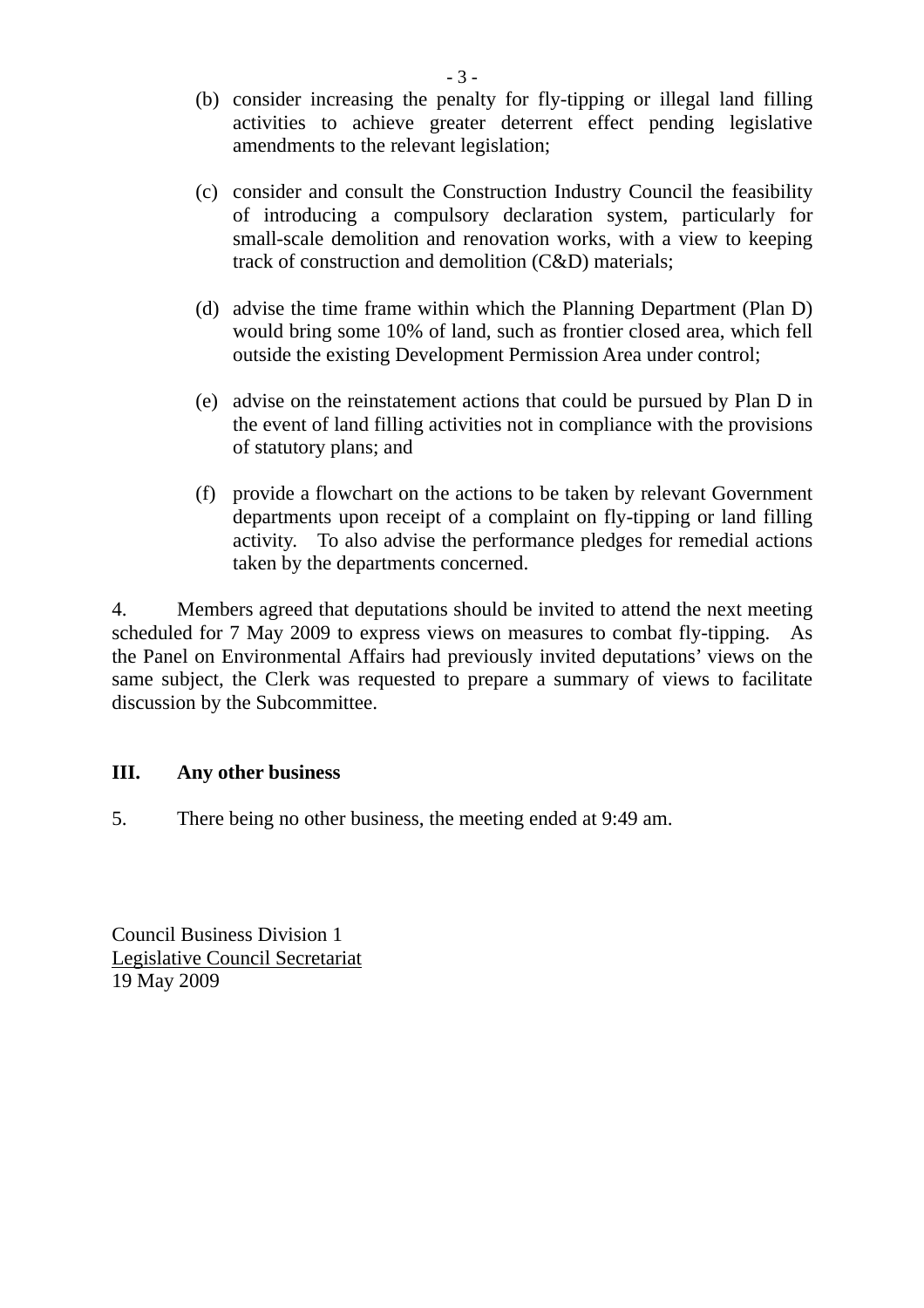### **Panel on Environmental Affairs**

# **Subcommittee on Combating Fly-tipping**

## **Proceedings of the meeting on Monday, 20 April 2009, at 8:30 am in Conference Room A of the Legislative Council Building**

| <b>Time marker</b>                      | <b>Speaker</b>                                                        | Subject(s)                                                                                                                                                                                                                                                                                                                                                                                                                                                                                           | <b>Action required</b> |  |  |
|-----------------------------------------|-----------------------------------------------------------------------|------------------------------------------------------------------------------------------------------------------------------------------------------------------------------------------------------------------------------------------------------------------------------------------------------------------------------------------------------------------------------------------------------------------------------------------------------------------------------------------------------|------------------------|--|--|
| Agenda Item I - Confirmation of minutes |                                                                       |                                                                                                                                                                                                                                                                                                                                                                                                                                                                                                      |                        |  |  |
| $000001 - 000119$                       | Chairman                                                              | minutes of<br>held<br>The<br>meeting<br>on<br>9 April 2009 were confirmed                                                                                                                                                                                                                                                                                                                                                                                                                            |                        |  |  |
|                                         | Agenda Item II - Meeting with the Administration                      |                                                                                                                                                                                                                                                                                                                                                                                                                                                                                                      |                        |  |  |
| $000120 - 000725$                       | Ms Audrey EU<br>Chairman<br>Mr KAM Nai-wai<br><b>Prof Patrick LAU</b> | Members'<br>agreement<br>that<br>the<br>Subcommittee should focus on fly-tipping<br>and land filling activities, whereas the<br>problem of tree-felling would only be<br>discussed if this related to fly-tipping and<br>land filling activities                                                                                                                                                                                                                                                     |                        |  |  |
| $000726 - 001359$                       | Administration                                                        | Briefing on the paper on progress of<br>measures to combat land filling<br>and<br>fly-tipping activities<br>(LC Paper<br>No.<br>$CB(1)1319/08-09(01))$                                                                                                                                                                                                                                                                                                                                               |                        |  |  |
| $001400 - 001850$                       | Ms Audrey EU<br>Administration<br>Chairman                            | Ms Audrey EU's enquiry<br>on<br>the<br>effectiveness of enhanced control measures<br>in deterring land filling and fly-tipping<br>activities<br>Administration's response -<br>(a) a number of measures, such as the<br>database<br>land<br>filling,<br>on<br>were<br>introduced early this year,<br>and<br>implementation of other measures,<br>such as installation of close circuit<br>televisions at fly-tipping black spots,<br>were underway;<br>current focus was on fly-tipping given<br>(b) |                        |  |  |
|                                         |                                                                       | the highest number of complaints. In<br>2008, 28 prosecutions against illegal<br>disposal of waste had been taken in<br>accordance with the Waste Disposal<br>Ordinance (Cap. 354) (WDO) and 57<br>fixed penalty tickets were issued. Of<br>these, 16 prosecutions and 35 fixed                                                                                                                                                                                                                      |                        |  |  |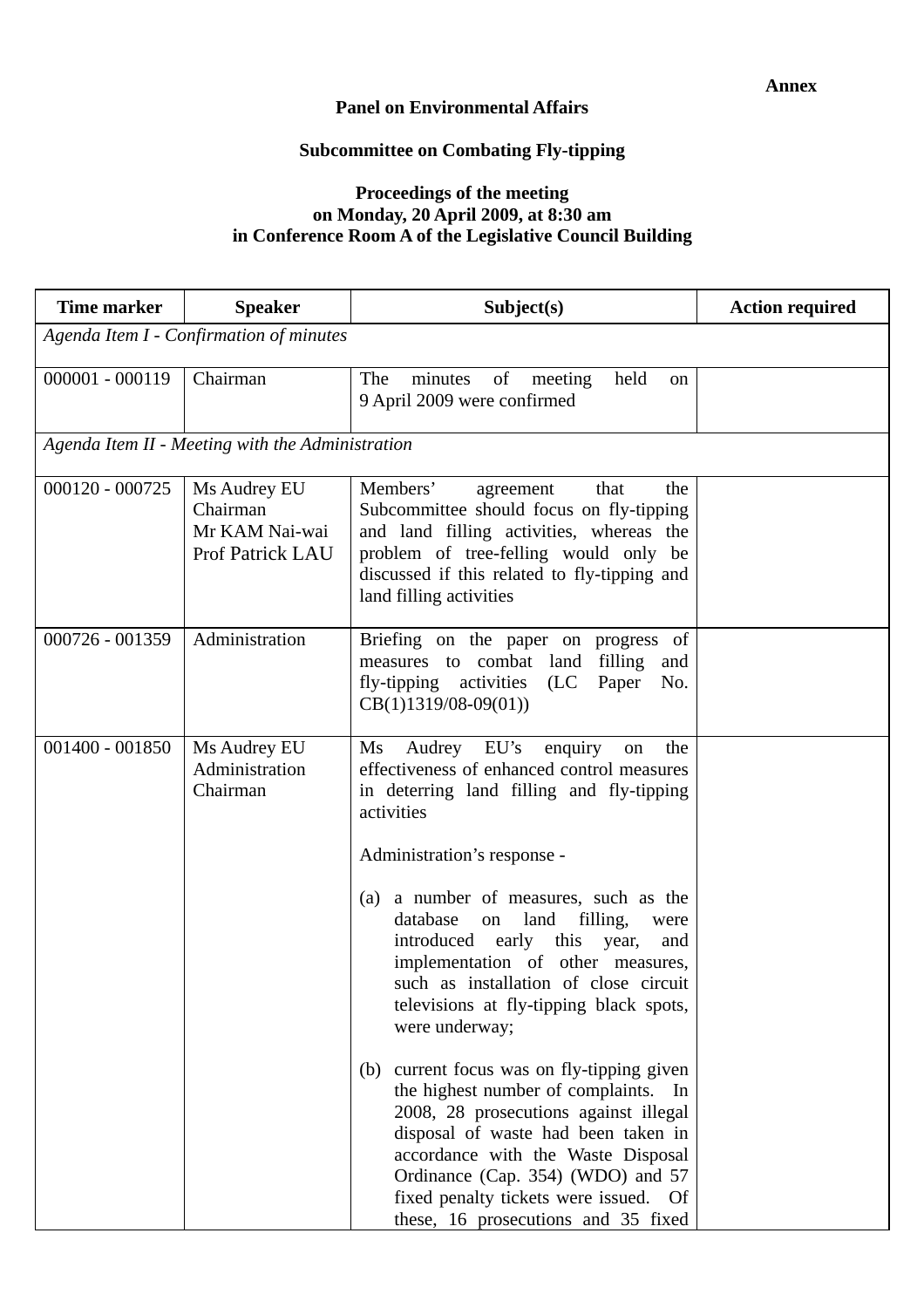| <b>Time marker</b> | <b>Speaker</b>                             | Subject(s)                                                                                                                                                                                                                                                                                                                                                                                                                                                                                                                | <b>Action required</b>                                                                                                                                                                                                                   |
|--------------------|--------------------------------------------|---------------------------------------------------------------------------------------------------------------------------------------------------------------------------------------------------------------------------------------------------------------------------------------------------------------------------------------------------------------------------------------------------------------------------------------------------------------------------------------------------------------------------|------------------------------------------------------------------------------------------------------------------------------------------------------------------------------------------------------------------------------------------|
|                    |                                            | related<br>penalty<br>tickets<br>were<br>to<br>construction and demolition (C&D)<br>materials;<br>(c) the amount of fly-tipped materials<br>Administration<br>cleared<br>by<br>the<br>decreased on average by 15% per year<br>from 2006 to 2008; and<br>(d) the total amount of fly-tipped materials<br>comprised about 0.1% of the total<br>amount of waste to be disposed of at                                                                                                                                         |                                                                                                                                                                                                                                          |
|                    |                                            | government facilities each year                                                                                                                                                                                                                                                                                                                                                                                                                                                                                           |                                                                                                                                                                                                                                          |
| 001851 - 002551    | Ms Audrey EU<br>Administration<br>Chairman | Ms Audrey EU's view that, given the low<br>number of prosecutions, there was a need to<br>amend the relevant legislation to achieve<br>greater deterrent effect<br>Administration's explanation -<br>before amending the legislation, there<br>(a)<br>was a need to<br>adjust the definition of "waste"<br>(i)                                                                                                                                                                                                            | The Administration to<br>consider increasing the<br>penalty for fly-tipping<br>or illegal land filling<br>activities to achieve<br>greater deterrent effect<br>pending<br>legislation<br>amendments<br>the<br>to<br>relevant legislation |
|                    |                                            | under WDO since C&D materials<br>might not always be regarded as<br>"waste" in the existing definition;<br>delineate the responsibilities and<br>(ii)<br>interface of relevant Government<br>departments in enforcing<br>the<br>amended provisions; and                                                                                                                                                                                                                                                                   |                                                                                                                                                                                                                                          |
|                    |                                            | (iii) strike<br>balance<br>between<br>a<br>environmental protection<br>and<br>of<br>stakeholders,<br>interests<br>including landowners                                                                                                                                                                                                                                                                                                                                                                                    |                                                                                                                                                                                                                                          |
|                    |                                            | under the existing WDO, any person<br>(b)<br>who deposited waste in any place<br>should obtain the prior permission of<br>the landowner or occupier concerned.<br>To facilitate enforcement, section 16A<br>of WDO might need to be amended to<br>require the person to produce<br>the<br>landowners' written consent upon<br>of<br>the<br>authority,<br>request<br>non-compliance of which would be an<br>offence. Details of the proposed<br>amendment were being worked out<br>relevant<br>with<br>the<br>departments. |                                                                                                                                                                                                                                          |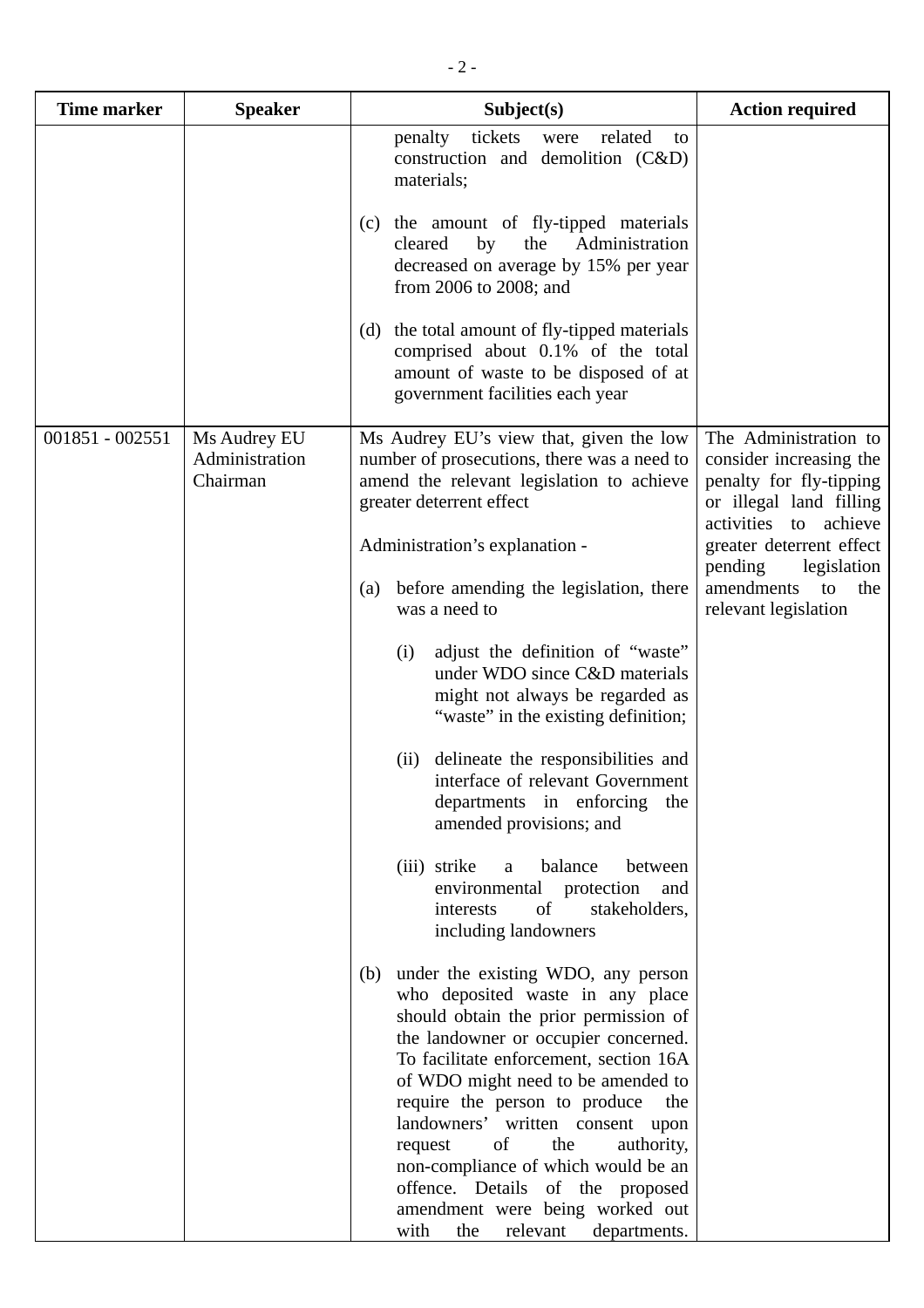| <b>Time marker</b> | <b>Speaker</b>                                               | Subject(s)                                                                                                                                                                                                                                                                                                                                                                                                                                                                                                                                                                                                                                                                                                                                                                  | <b>Action required</b>                                                                                                                                                                                                                                                                                                                       |
|--------------------|--------------------------------------------------------------|-----------------------------------------------------------------------------------------------------------------------------------------------------------------------------------------------------------------------------------------------------------------------------------------------------------------------------------------------------------------------------------------------------------------------------------------------------------------------------------------------------------------------------------------------------------------------------------------------------------------------------------------------------------------------------------------------------------------------------------------------------------------------------|----------------------------------------------------------------------------------------------------------------------------------------------------------------------------------------------------------------------------------------------------------------------------------------------------------------------------------------------|
|                    |                                                              | Public consultation with stakeholders<br>would also be required<br>Ms Audrey EU's view that consideration<br>should be given to increasing the penalty<br>for fly-tipping and land filling activities<br>pending amendments to WDO                                                                                                                                                                                                                                                                                                                                                                                                                                                                                                                                          |                                                                                                                                                                                                                                                                                                                                              |
| 002552 - 002815    | Chairman<br>Ms Audrey EU<br>Mr KAM Nai-wai<br>Administration | Members' requests -<br>the Administration to update<br>(a)<br>the<br>summary tables pertaining to the<br>information paper provided for the<br>meeting of the Panel of Environmental<br>Affairs (the Panel) on 30 June 2008 to<br>facilitate future discussion; and<br>the Clerk to provide a summary of the<br>(b)<br>views of deputations expressed at<br>the Panel meeting on 30 June 2008                                                                                                                                                                                                                                                                                                                                                                               | The Administration to<br>update the summary<br>tables pertaining to the<br>information paper (LC<br>Paper<br>No.<br>$CB(1)$ 1968/07-08(01))<br>for the Panel meeting<br>on 30 June 2008<br>The Clerk to provide a<br>paper summarizing the<br>views exchanged with<br>deputations<br>$\sin$<br>the<br>Panel<br>meeting<br>on<br>30 June 2008 |
| 002816 - 003824    | Mr KAM Nai-wai<br>Administration                             | Mr KAM Nai-wai's request for mandatory<br>adoption of the trip-ticket system (TTS)<br>currently applicable to public<br>works<br>projects to private works projects to keep<br>track of C&D materials<br>Administration's response -<br>the construction industry generally<br>(a)<br>supported the application of TTS to<br>private works projects on a voluntary<br>basis, despite their understanding that<br>would<br>involve<br>additional<br>this<br>manpower and financial resources;<br>the Construction Industry Council was<br>(b)<br>prepared to work out a set of<br>guidelines on the voluntary TTS for<br>the industry to follow; and<br>the response to the voluntary TTS and<br>(c)<br>assessment on the effectiveness of the<br>system were still pending. | The Administration to<br>consider and consult<br>Construction<br>the<br>Industry Council the<br>feasibility<br>of<br>introducing<br>a<br>compulsory<br>declaration<br>system,<br>particularly<br>for<br>small-scale demolition<br>and renovation works,<br>with a view to keeping<br>track<br>of<br>C&D<br>materials                         |
| 003825 - 004630    | Chairman<br>Administration                                   | Chairman's concerns that timely actions<br>could not be taken against depositing<br>activities which usually took place at night<br>time                                                                                                                                                                                                                                                                                                                                                                                                                                                                                                                                                                                                                                    |                                                                                                                                                                                                                                                                                                                                              |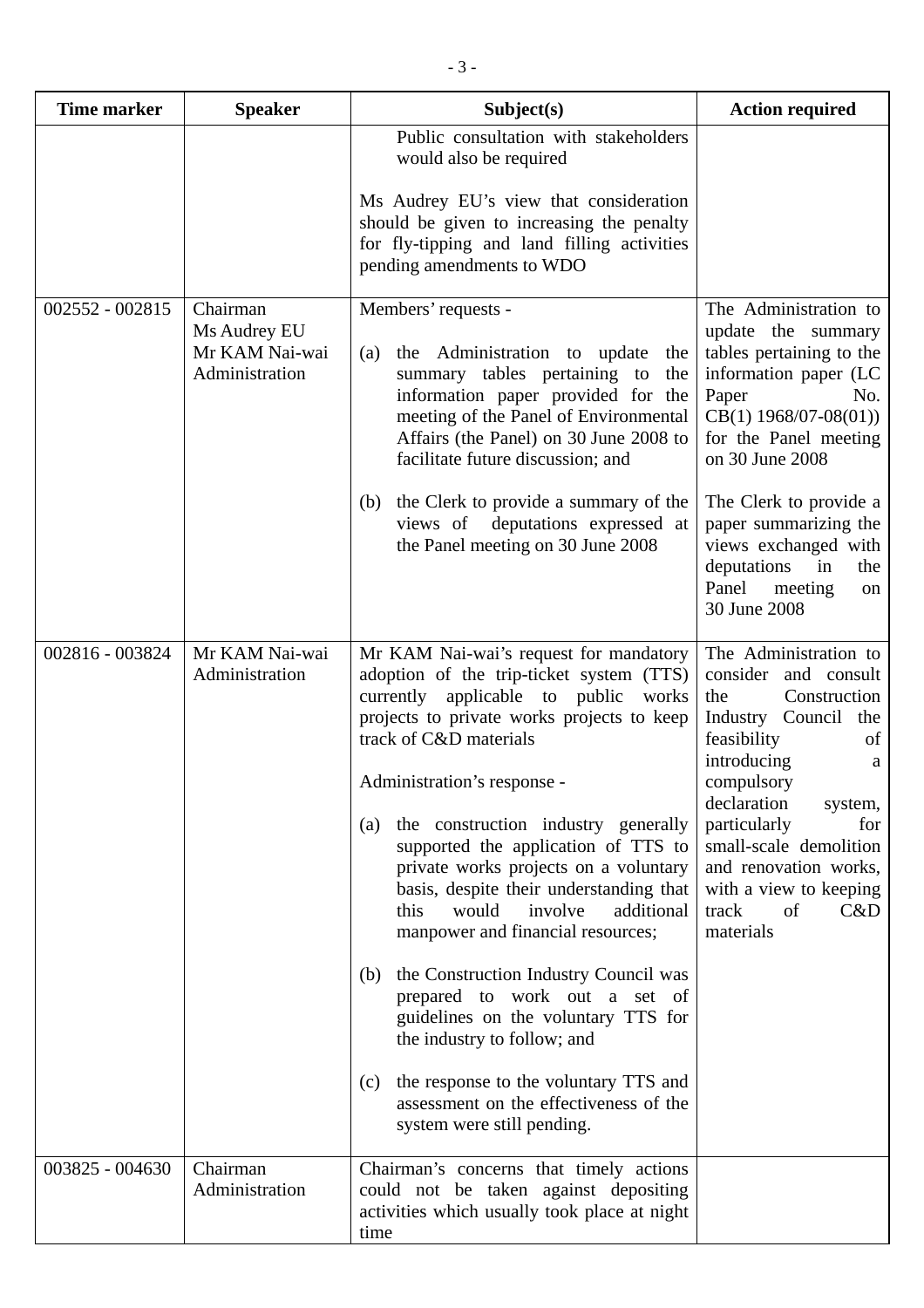| <b>Time marker</b> | <b>Speaker</b>             | Subject(s)                                                                                                                                                                                                                                                                                                                 | <b>Action required</b> |
|--------------------|----------------------------|----------------------------------------------------------------------------------------------------------------------------------------------------------------------------------------------------------------------------------------------------------------------------------------------------------------------------|------------------------|
|                    |                            | Administration's response -<br>(a) upon receipt of a complaint about<br>fly-tipping, inspection<br>would<br>be<br>carried out as soon as possible. If the<br>complaint was received at night and no<br>could<br>be<br>manpower<br>deployed<br>immediately, an inspection would be<br>carried out in the following morning; |                        |
|                    |                            | (b) it would take time to ascertain land<br>ownership of the affected site and<br>various departments, including<br>the<br>Lands Department (LandD)<br>and<br>Planning Department (Plan D), had<br>agreed to streamline the inspection<br>procedures; and                                                                  |                        |
|                    |                            | (c) the proposed amendments to WDO<br>requiring the production of written<br>consents of landowners could facilitate<br>the enforcement process                                                                                                                                                                            |                        |
| 004631 - 004840    | Chairman<br>Administration | Chairman's enquiry on the latest position of<br>the fly-tipping black spots                                                                                                                                                                                                                                                |                        |
|                    |                            | Administration's response -                                                                                                                                                                                                                                                                                                |                        |
|                    |                            | (a) there were about 60 private land filling<br>sites involving depositing of C&D<br>materials in the list compiled by the<br>Administration.<br>EPD and other<br>relevant departments<br>hold<br>would<br>regular meetings to monitor individual<br>and discuss the necessary<br>cases<br>follow-up actions required;     |                        |
|                    |                            | (b) most of the depositing activities in<br>these sites had ceased and remedial<br>actions were being taken;                                                                                                                                                                                                               |                        |
|                    |                            | (c) for land filling activities within<br>conservation-related zones,<br>"Green"<br>Belt" and "Agriculture" zones in<br>Development Permission Areas (DPAs),<br>prior planning permission was required;<br>and                                                                                                             |                        |
|                    |                            | (d) Plan D was empowered to serve<br>statutory notice requesting the parties<br>concerned to discontinue the depositing<br>activities and/or, where appropriate, to                                                                                                                                                        |                        |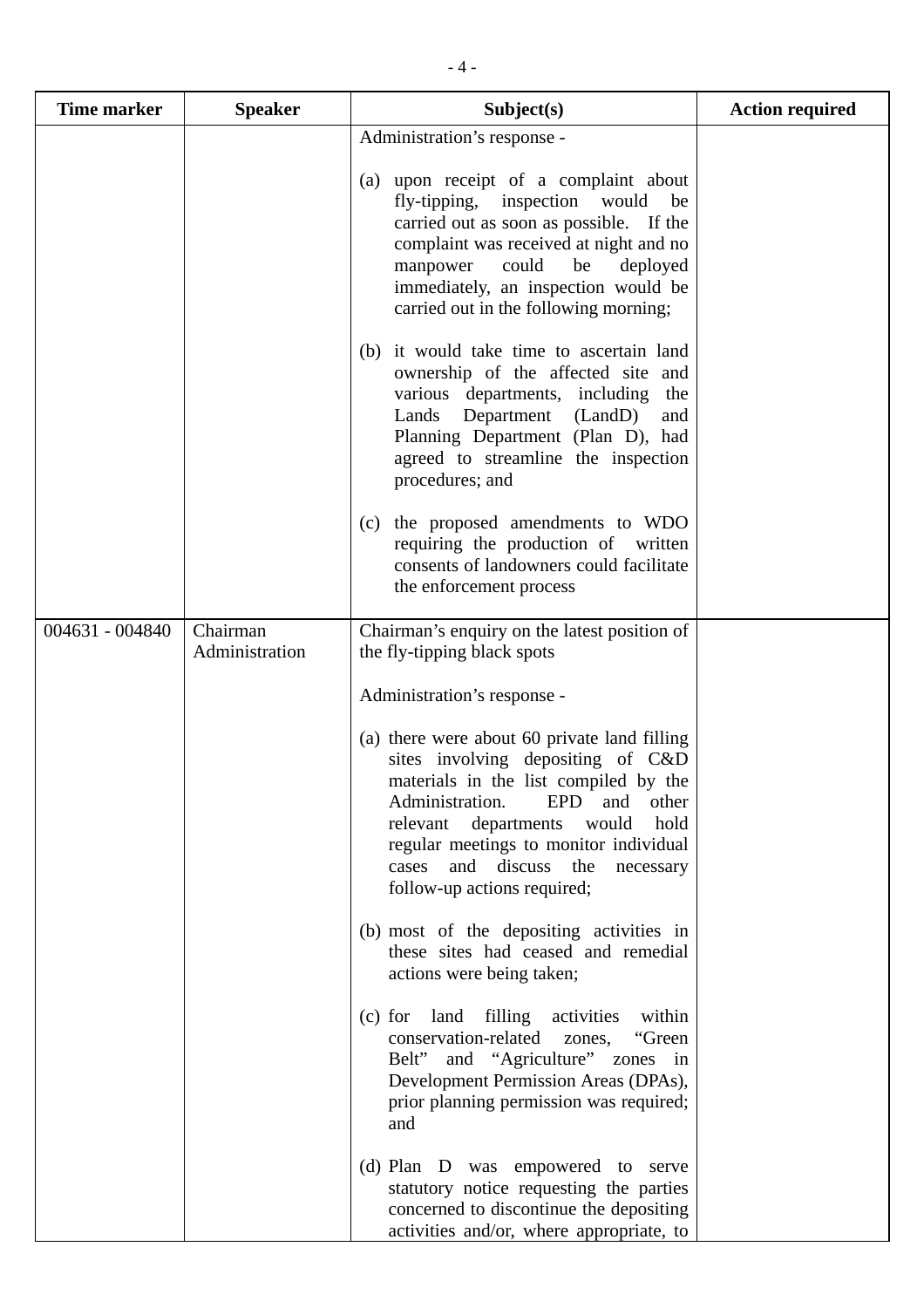| <b>Time marker</b> | <b>Speaker</b>                             | Subject(s)                                                                                                                                                                                                                                                                                                                                                                                                                                                                                                                                                                                                                                                                                                                                                      | <b>Action required</b>                                                                                                                                                                                                                       |
|--------------------|--------------------------------------------|-----------------------------------------------------------------------------------------------------------------------------------------------------------------------------------------------------------------------------------------------------------------------------------------------------------------------------------------------------------------------------------------------------------------------------------------------------------------------------------------------------------------------------------------------------------------------------------------------------------------------------------------------------------------------------------------------------------------------------------------------------------------|----------------------------------------------------------------------------------------------------------------------------------------------------------------------------------------------------------------------------------------------|
|                    |                                            | reinstate the land concerned in the event<br>of unauthorised development                                                                                                                                                                                                                                                                                                                                                                                                                                                                                                                                                                                                                                                                                        |                                                                                                                                                                                                                                              |
| 004841 - 005431    | Chairman<br>Administration                 | Chairman's concern that not all rural areas<br>were subject to control under DPA<br>Administration's response that some 10%<br>of land, such as Frontier Closed Area, fell<br>outside DPA and were not subject to<br>statutory planning control. Plan D would<br>progressively prepare statutory plans for the<br>rest of the area taking into account factors<br>such<br>conservation<br>value<br>as<br>and<br>development pressure                                                                                                                                                                                                                                                                                                                            | The Administration to<br>advise the time frame<br>within which Plan D<br>will bring the some<br>10% of land, such as<br>Frontier Closed Area,<br>which fall outside the<br>existing DPA under<br>statutory<br>planning<br>control            |
| 005432 - 005852    | Chairman<br>Administration<br>Ms Audrey EU | Chairman's<br>depositing<br>about<br>concern<br>activities in fish ponds, most of which<br>formed the wetland area<br>Administration's response -<br>priority had<br>been<br>given<br>tackle<br>to<br>unauthorized pond filling activities as they<br>might affect areas with conservation value.<br>Reinstatement action would be instigated,<br>where appropriate                                                                                                                                                                                                                                                                                                                                                                                             | The Administration to<br>advise<br>the<br><sub>on</sub><br>actions<br>reinstatement<br>that could be pursued<br>by Plan D in the event<br>of land filling activities<br>not in compliance with<br>provisions<br>the<br>of<br>statutory plans |
| 005853 - 010622    | Chairman<br>Administration                 | Chairman's enquiry about the enforcement<br>action against depositing activities in the<br>proximity of country parks by<br>the<br>Agriculture, Fisheries and Conservation<br>Department (AFCD)<br>Administration's response -<br>with limited human resource, AFCD<br>(a)<br>patrol teams would concentrate their<br>efforts on areas inside country parks;<br>depositing activities<br>for<br>(b)<br>in<br>the<br>proximity of country parks, AFCD<br>would need to ascertain whether these<br>activities occurred on private land or<br>government land;<br>AFCD would liaise with LD which<br>(c)<br>would consider taking prosecution<br>under<br>Forests<br>the<br>action<br>and<br>Countryside Ordinance (Cap. 96) in<br>the event of contravention; and |                                                                                                                                                                                                                                              |